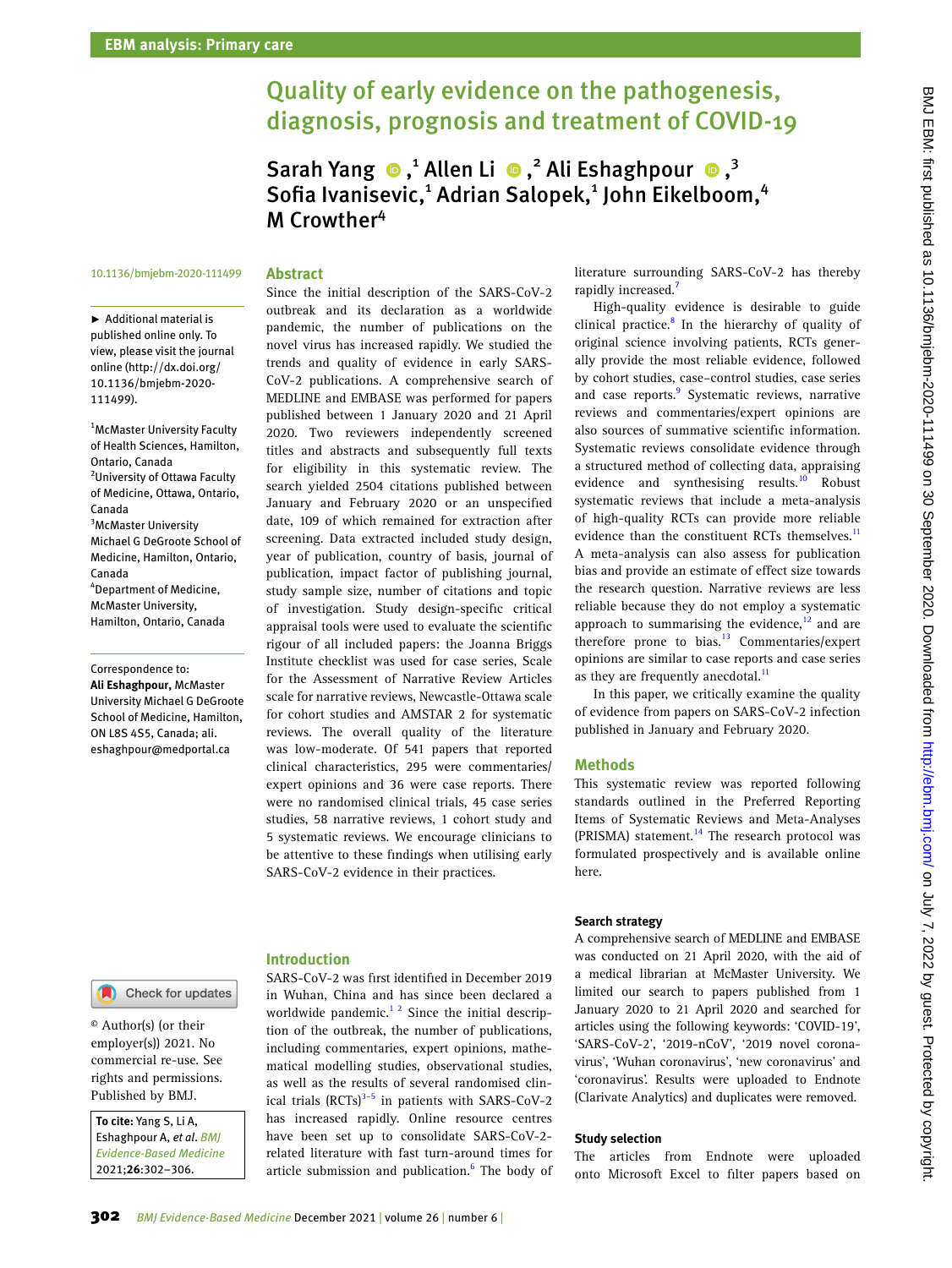publication date. Studies published between January and February 2020 or an unspecified publication date were included. Titles and abstracts were then uploaded onto Covidence (Veritas Health Innovation Ltd) for independent screening. Screening was performed in duplicate across two stages. First, two review authors (SI and AS) independently assessed titles and abstracts. Next, included articles underwent full-text analysis by the same two authors to assess eligibility for data extraction. Any discrepancies in eligibility during a given stage were resolved through joint discussions with a third reviewer (SY). Inclusion criterion was *any studies pertaining to clinical outcome or characteristic of SARS-CoV-2*. Exclusion criteria for abstract and title screening included: *studies whose full text could not be sourced, studies not pertaining to SARS-CoV-2, in vitro and in vivo lab studies, studies not published in January or February 2020, studies not published in the English language and virus transmission models*. In full-texting screening, we added the exclusion criterion of *commentaries or case reports* to record the number of these types of publications.

## **Data extraction**

Data were extracted from each study independently by two authors (SI and AS), and discrepancies were resolved through discussion until agreement was reached between the reviewers. Information extracted included journal of publication, impact factor of journal, country of journal basis, date of publication, number of times the paper has been cited, study design and topic of study. Journal impact factors were determined using the 2018 InCites Journal Citation Report, and the number of citations of each study was obtained using Google Scholar (Google LLC, Mountain View, Cali.).

### **Assessment of methodological quality**

Methodological quality was independently assessed by two authors (SI and AS), and discrepancies in assessment were resolved through joint discussion until consensus was reached. Tools used for evaluation include AMSTAR-2 for systematic reviews,<sup>15</sup> Joanna Briggs Institute (JBI) Checklist for case series, $16$  Scale for the Assessment of Narrative Review Articles (SANRA) for narrative reviews<sup>17</sup> and the Newcastle-Ottawa scale for non-randomised studies.<sup>18</sup> Selections of unclear (U) or N/A were assigned 0 points, and total scores for each study on their corresponding scale were tabulated. Given that AMSTAR-2 does not generate a numerical score, these studies were reported as low, medium or high quality per AMSTAR-2.

### **Methods of data analysis and synthesis**

Descriptive data were recorded using Microsoft Excel (Microsoft, Redmond, Wash.) and summarised in tables and graphs. Quality assessment data were summarised in subgroups with values reported as median (IQR). The number of patients per study type as well as across all included studies were summarised using median (IQR). Statistical analyses for Spearman's rank correlation between quality of the article and journal impact factor were calculated using GraphPad Prism 7 (GraphPad Software, San Diego, Cali.). Journals whose impact factors could not be found were not included in these analyses but were included in the general descriptive results.

## **Results**

### **Search results**

After removing 625 duplicates, our initial search yielded a total of 2504 citations. 1963 studies were excluded during title and abstract screening, leaving 541 citations that pertained to a clinical outcome

| Type of studies included in analysis and number of each<br>Table 1<br>study |                   |
|-----------------------------------------------------------------------------|-------------------|
| Type of study                                                               | Number of studies |
| Case series                                                                 | 45                |
| Narrative reviews                                                           | 58                |
| Cohort study                                                                | 1                 |
| Systematic reviews                                                          | 5                 |
| Case reports                                                                | 36                |

or characteristic of SARS-CoV-2 for full-text screening. Of the 541 studies, 432 studies were excluded. Out of these 432 excluded studies, 295 were commentaries, 36 were case reports and 101 were excluded based on reasons listed in the PRISMA flow chart. 109 citations were left to be extracted. The PRISMA flow chart of study selection can be found online in the online supplemental file.

## **General characteristics of studies**

The countries where studies were performed spanned 15 countries. The number of studies included in each country can be found in online supplemental table 7. The USA was the country of origin of most of the included studies (35/109, 32.1%) followed by the UK (29/109, 26.6%) and China (16/109, 14.7%). 59/109 (41.8%) of the included studies were narrative reviews, 45/109 (31.9%) were case series, 1/109 (0.7%) was a cohort study and 5/109 (3.5%) were systematic reviews (table 1). We did not find any published randomised clinical trials. The most common study topic was an overview of SARS-CoV-2. The median number of patients in case series and cohort studies was 46 (IQR=66). The median number of patients included in all study types can be found in table 2.

### *Methodological quality of studies*

The quality scales that we used to grade papers assessed certain methodological processes including quality of literature search strategies, presentation of data and use of consecutive participant inclusion. While this approach does not provide a comprehensive critical appraisal of a paper, it enables standard comparisons between papers. The methodological quality of each type of study is summarised intable 3 . The specific scoring and description of each study can be found in online supplemental tables 1–4.

## *Case series*

The JBI checklist, which consists of a 10-point scale, was used to score case series. No studies received a perfect score and one study received a 0/10 score.<sup>19</sup> The median score was 7 (2). *Use of valid methods for identification of all participants' condition*

| Table 2 Median number of patients enrolled in each study type     |                                     |  |
|-------------------------------------------------------------------|-------------------------------------|--|
| Type of study                                                     | Median number of<br>patients (IQR)* |  |
| All studies (excluding systematic review and<br>narrative review) | 46(66)                              |  |
| Case series                                                       | 41 (68)                             |  |
| Narrative reviews                                                 | 36 178 (36 136.5)                   |  |
| Cohort studies                                                    | $57 (n/a)$ t                        |  |
| <b>Systematic reviews</b>                                         | 25760 (24 706)                      |  |
| *Studies that did not state patient numbers were not included in  |                                     |  |

calculations.

†Only one cohort study was found.

n/a, not applicable.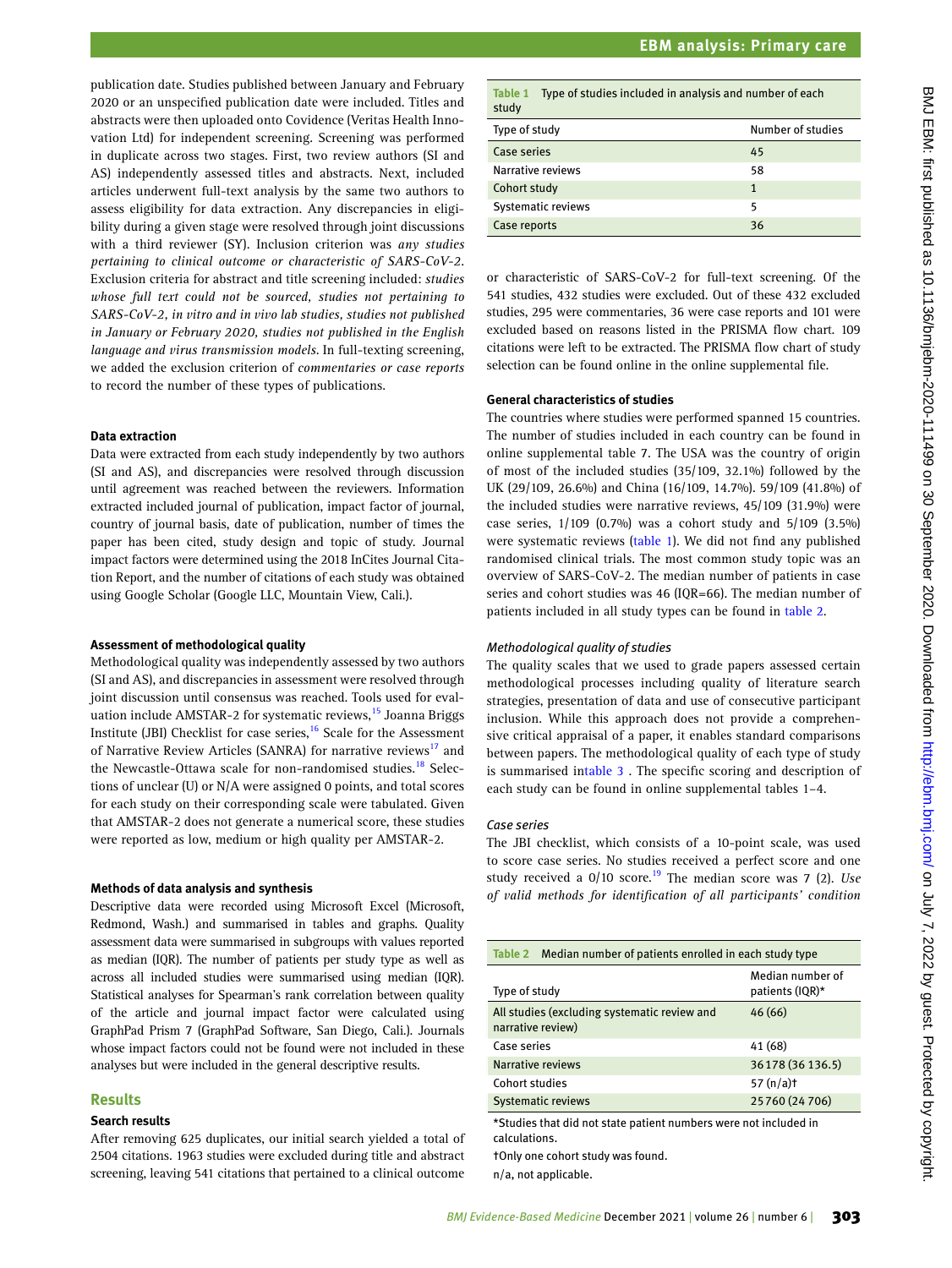| Types of study designs included, and respective quality<br>Table 3<br>assessment scales used |                          |                                                      |                                |  |
|----------------------------------------------------------------------------------------------|--------------------------|------------------------------------------------------|--------------------------------|--|
| Study design                                                                                 | Number<br>οf<br>articles | <b>Quality scale</b>                                 | Median<br>(IQR)/total<br>score |  |
| Case series                                                                                  | 45                       | <b>JBI Checklist for Case Series</b>                 | 7(2)/10                        |  |
| Narrative review                                                                             | 58                       | <b>SANRA</b>                                         | 9(2)/12                        |  |
| <b>Cohort studies</b>                                                                        | 1                        | Newcastle-Ottawa Scale for<br>non-randomised studies | 5(0)/9                         |  |
| <b>Systematic review</b>                                                                     | 5                        | AMSTAR-2                                             | _*                             |  |

\*A numerical score AMSTAR-2 score for systematic reviews could not be generated as the tool scored studies using low, moderate or high metric values.

JBI, Joanna Briggs Institute; SANRA, Scale for the Assessment of Narrative Review Articles.

(40/45, 88.9%) and *clear reporting of the demographics of participants* were the highest scoring criteria (43/45, 95.6%), while the least reported criteria were *consecutive inclusion of participants* and *clear reporting of the presenting site(s)/clinic(s) demographic information* (0/45, 0%).

#### *Narrative reviews*

A total of 58 narrative reviews were identified with the median score being 9 (2) on the 12-point SANRA scale. Two studies scored perfectly.<sup>20 21</sup> The most reported criteria (where most studies scored 2/2 for that specific criterion) were *key statements supported by references* (56/58, 96.6%), *appropriate scientific reasoning* (56/58, 96.6%) and *appropriate presentation of data* (53/58, 91.4%). The least reported criterion (where most studies scored 0/2) was *description of the literature search* (2/58, 3.4%).

#### *Cohort study*

The cohort study received a score of five on the nine-point Newcastle-Ottawa Scale for non-randomised studies. The study scored highest in the *selection* category (3/4), and lowest in the *outcome* category (1/3).

#### *Systematic reviews*

The AMSTAR 2 checklist, which is scaled from *critically low* to *high overall*, was used to score the systematic reviews. Of the five total systematic reviews we included, three received a score of 'low'. These studies had one critical flaw and could not be justified to have provided an accurate and comprehensive summary of its included studies. The remaining two systematic reviews received a 'moderate score' as they had more than one non-critical weakness but provided an accurate and comprehensive summary of the available studies.

A two-tailed Spearman's rank correlation test revealed no significant correlation between study quality and the impact factor of the publishing journal for case series studies (r=0.11; CI: −0.21 to 0.41; p=0.49) or narrative reviews (r=0.12; 95%CI: −0.17 to 0.40; p=0.40).

#### **Discussion**

In this systematic review, we evaluated clinical studies of COVID-19 published between January and February 2020. Of 541 papers that reported clinical characteristics, 295 were commentaries/expert opinions and 36 were case reports. There were no RCTs, 45 case series studies, 58 narrative reviews, 1 cohort study and 5 systematic reviews. For studies that included more than one patient, the majority consisted of narrative reviews (n=58) and

case series (n=45). China was the originating country for over half of the literature (56%) with most of the studies being focused on the diagnosis of COVID-19 (51%). There was no significant correlation between study quality and the impact factor of its publishing journal.

Commentaries and expert opinions can offer practical knowledge for practitioners,  $22 \times 23$  especially when SARS-CoV-2 was first described and little was known about the diagnosis and management. Similarly, case reports can offer insights into the clinical presentation and possible approaches to management in the early stages of the pandemic, although they are severely limited in generalisability due to their n=1 sample size. Both case reports and case series lack a control group and are susceptible to selection and reporting biases, but can provide information that informs and develops hypotheses that can be tested using more rigorous study methodology.<sup>24</sup> The initial case series articles documenting the recovery of patients taking lopinavir–ritonavir therapy which was later investigated through an RCT serves as an example.<sup>25</sup> Welldesigned cohort studies overcome many of the limitations of case series but can still introduce bias. A recent methodological evaluation of the cohort studies and RCTs examining chloroquine and hydroxychloroquine therapy for SARS-CoV-2 found concerning methodological issues. $^{26}$  While it is important to disseminate information rapidly, especially during a pandemic of a novel virus, it is essential for both authors and journals to ensure scientific rigour.<sup>7</sup> The consequences of not adhering to sound scientific principles can be quite drastic, as seen with the recent retraction of a major chloroquine and hydroxychloroquine study in the Lancet that, in retrospect, inappropriately halted many RCTs worldwide. Furthermore, when primary studies are not undertaken with rigour, review articles and meta-analyses inadvertently become at risk of bias as they consolidate and summarise primary literature.

In the setting of a pandemic, each study design can hold value if methodologically sound, but it is important for clinicians to recognise their strengths and limitations. Though RCTs provide the most reliable evidence concerning efficacy and safety of interventions, they can be costly to conduct, require ethics and regulatory approvals and require adequate follow-up. $^{27}$  Furthermore, other study designs might be needed to bridge knowledge gaps where RCTs cannot, such as exploring disease pathogenesis and characteristics. Systematic reviews can quickly summarise the conclusions across these studies to help disseminate knowledge quickly and efficiently to clinicians.

A strength of our study is that it provides a practical view of the body of literature used to inform early clinical decisions and highlights a need for earlier high-quality controlled study designs such as RCTs and controlled-cohort studies. Furthermore, the use of SANRA and the JBI checklist allowed for analysis of narrative review and case series quality, which are seldom measured. Our study also highlights specific weaknesses in methodology used, allowing authors to incorporate this information in future publications. For example, most narrative reviews did not describe their search strategy, and most case series did not adequately report the presenting site/clinic demographic information.

To the best of our knowledge, there have been no studies published examining the quality of literature in the early phases of other diseases or pandemics. While other studies extracted similar data to our paper, they had a greater focus on literature characteristics without necessarily evaluating literature quality. Further, they included a broader range of studies including non-clinical papers.<sup>28</sup> <sup>29</sup> Our study also has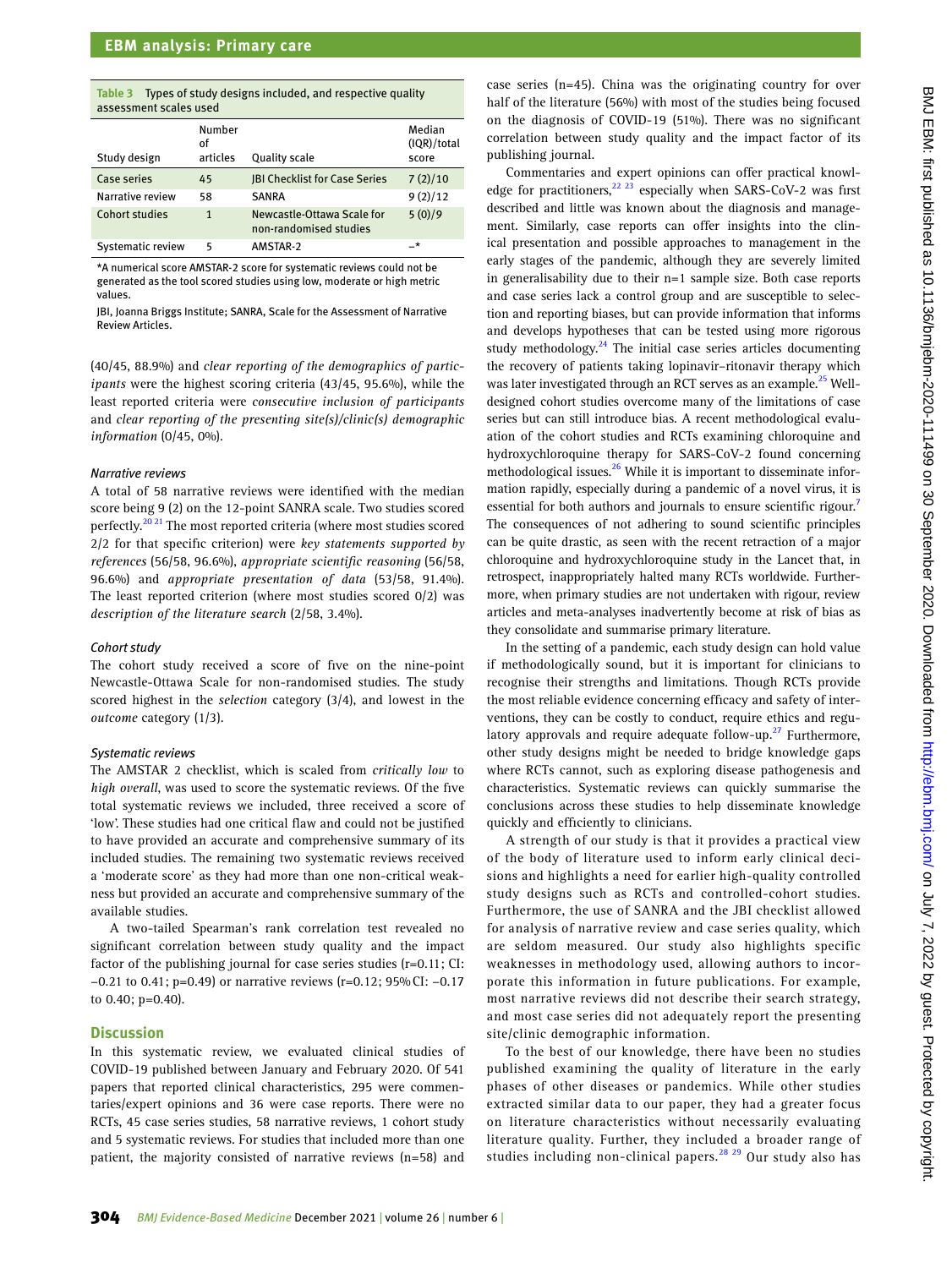limitations. While we identified overall poor study designs and moderate quality, we cannot objectively determine whether the quality of evidence was inferior to the usual quality of evidence over a comparable timeframe. Our search was limited to articles published in the English language in January and February. In these very early stages, lower thresholds of quality may be acceptable as the body of literature develops. The metric of citation rates via google scholar may be inflated, but nevertheless provides a platform to compare the studies.<sup>30</sup>

In the context of the low-moderate quality COVID-19 evidence base, it is important for clinicians to continue practicing evidence-based medicine. Clinicians should be competent in appraising the literature and applying relevant findings to the appropriate patient population. It is important to not inform practice solely on expert opinions and commentaries. Furthermore, while high impact journals are expected to publish higher quality studies, our study shows this was not the case in early COVID-19 research. This further highlights the need for clinicians to use appropriate appraisal skills for independent studies, and not apply findings based on the publishing journal.

# **Conclusion**

Our study demonstrates that early COVID-19 literature was of, at best, moderate quality, and very limited in terms of study design, with only one cohort study and no RCTs. The quality of the published literature did not correlate with the impact factor of the publishing journal. While these studies are helpful in informing clinical decisions early in the pandemic, clinicians should be cautious in adopting evidence from the early literature into their practices. Further research is warranted to determine how the quality of evidence changes over time, and to see how the emerging evidence informs RCT design.

**Contributors** AL, AE and MC conceived and structured the project. SY, SI and AS collected data and analysed the data. SY, AL, AE, JE and MC interpreted the data. All authors contributed to the drafting and critical revision of the manuscript, and approved the final version.

**Funding** The authors have not declared a specific grant for this research from any funding agency in the public, commercial or not-for-profit sectors.

**Competing interests MC reports grants and other from Bayer, personal fees from Pfizer, other from Alnylam, personal fees from CSL Behring, personal fees from Servier Canada, personal fees from Diagnostica Stago and personal fees from Asahi Kasei. JE reports consulting fees and/or honoraria from Astra-Zeneca, Bayer Boehringer-Ingelheim, Bristol-Myer-Squibb, Daiichi-Sankyo, Eli-Lilly, Glaxo-Smith-Kline, Pfizer, Janssen, Sanofi-Aventis, Servier and grants and/or in-kind support from Astra-Zeneca, Bayer, Boehringer-Ingelheim, Bristol-Myer-Squibb, Glaxo-Smith-Kline, Pfizer, Janssen, Sanofi-Aventis.**

**Patient consent for publication** Not required.

**Provenance and peer review** Not commissioned; externally peer reviewed.

This article is made freely available for use in accordance with BMJ's website terms and conditions for the duration of the covid-19 pandemic or until otherwise determined by BMJ. You may use, download and print the article for any lawful, noncommercial purpose (including text and data mining) provided that all copyright notices and trade marks are retained.

# **ORCID iDs**

Sarah Yang http://orcid.org/0000-0003-3811-6378 Allen Li http://orcid.org/0000-0001-6615-7295 Ali Eshaghpour http://orcid.org/0000-0002-7827-5827

# **References**

- 1 **Helmy YA**, Fawzy M, Elaswad A, *et al*. The COVID-19 pandemic: a comprehensive review of taxonomy, genetics, epidemiology, diagnosis, treatment, and control. *J Clin Med* 2020;**9**:1225.
- 2 **WHO**. WHO announces COVID-19 outbreak a pandemic, 2020. Available: http://www.euro.who.int/en/health-topics/healthemergencies/coronaviruscovid-19/news/news/2020/3/whoannounces-covid-19-outbreak-apandemic [Accessed 19 Apr 2020].
- 3 **Gates B**. Responding to Covid-19 A Once-in-a-Century Pandemic? *N Engl J Med* 2020;**382**:1677–9.
- 4 **Tuite AR**, Fisman DN. Reporting, epidemic growth, and reproduction numbers for the 2019 novel coronavirus (2019-nCoV) epidemic. *Ann Intern Med* 2020;**172**:567.
- 5 **Mullard A**. Flooded by the torrent: the COVID-19 drug pipeline. *Lancet* 2020;**395**:1245–6.
- 6 **Horbach S**. Pandemic publishing: medical journals drastically speed up their publication process for Covid-19. *bioRxiv* 2020.
- 7 **Bauchner H**, Fontanarosa PB, Golub RM. Editorial evaluation and peer review during a pandemic: how journals maintain standards. *JAMA* 2020;**324**:453–4.
- 8 **Sackett DL**, Rosenberg WMC, Gray JAM, *et al*. Evidence based medicine: what it is and what it isn't. 1996. *Clin Orthop Relat Res* 2007;**455**:3–5.
- 9 **Sackett DL**. Rules of evidence and clinical recommendations on the use of antithrombotic agents. *Chest* 1989;**95**:2S–4.
- 10 **Higgins JPT**, Green S, **Cochrane Collaboration**. *Cochrane Handbook for systematic reviews of interventions*. Chichester, West Sussex ; Hoboken NJ: Wiley-Blackwell, 2008.
- 11 **Evans D**. Hierarchy of evidence: a framework for ranking evidence evaluating healthcare interventions. *J Clin Nurs* 2003;**12**:77–84.
- 12 **Greenhalgh T**, Thorne S, Malterud K. Time to challenge the spurious hierarchy of systematic over narrative reviews? *Eur J Clin Invest* 2018;**48**:e12931.
- 13 **Pae C-U**. Why systematic review rather than narrative review? *Psychiatry Investig* 2015;**12**:417–9.
- 14 **Moher D**, Liberati A, Tetzlaff J, *et al*. Preferred reporting items for systematic reviews and meta-analyses: the PRISMA statement. *J Clin Epidemiol* 2009;**62**:1006–12.
- 15 **Shea BJ**, Grimshaw JM, Wells GA, *et al*. Development of AMSTAR: a measurement tool to assess the methodological quality of systematic reviews. *BMC Med Res Methodol* 2007;**7**:10.
- 16 **Munn Z**, Barker TH, Moola S, *et al*. Methodological quality of case series studies: an introduction to the JBI critical appraisal tool. *JBI Database System Rev Implement Rep* 2019.
- 17 **Baethge C**, Goldbeck-Wood S, Mertens S. SANRA-a scale for the quality assessment of narrative review articles. *Res Integr Peer Rev* 2019;**4**:5.
- 18 **Wells G**, Shea B, O'Connell D. *The Newcastle-Ottawa scale (NOS) for assessing the quality of nonrandomised studies in meta-analyses*, 2013.
- 19 **Hodcroft EB**. Preliminary case report on the SARS-CoV-2 cluster in the UK, France, and Spain. *Swiss Med Wkly* 2020;**150**. doi:10.4414/ smw.2020.20212. [Epub ahead of print: 24 Feb 2020].
- 20 **Liao BWaYK X**. Novel coronavirus infection during the 2019-2020 epidemic: preparing intensive care units-the experience in Sichuan Province, China..

22 **Hohmann E**, Brand JC, Rossi MJ, *et al*. Expert opinion is necessary: Delphi panel methodology facilitates a scientific approach to consensus.

21 **Jin Y-H**, Cai L, Cheng Z-S, *et al*. A rapid advice guideline for the diagnosis and treatment of 2019 novel coronavirus (2019-nCoV) infected pneumonia (standard version). *Mil Med Res* 2020;**7**.